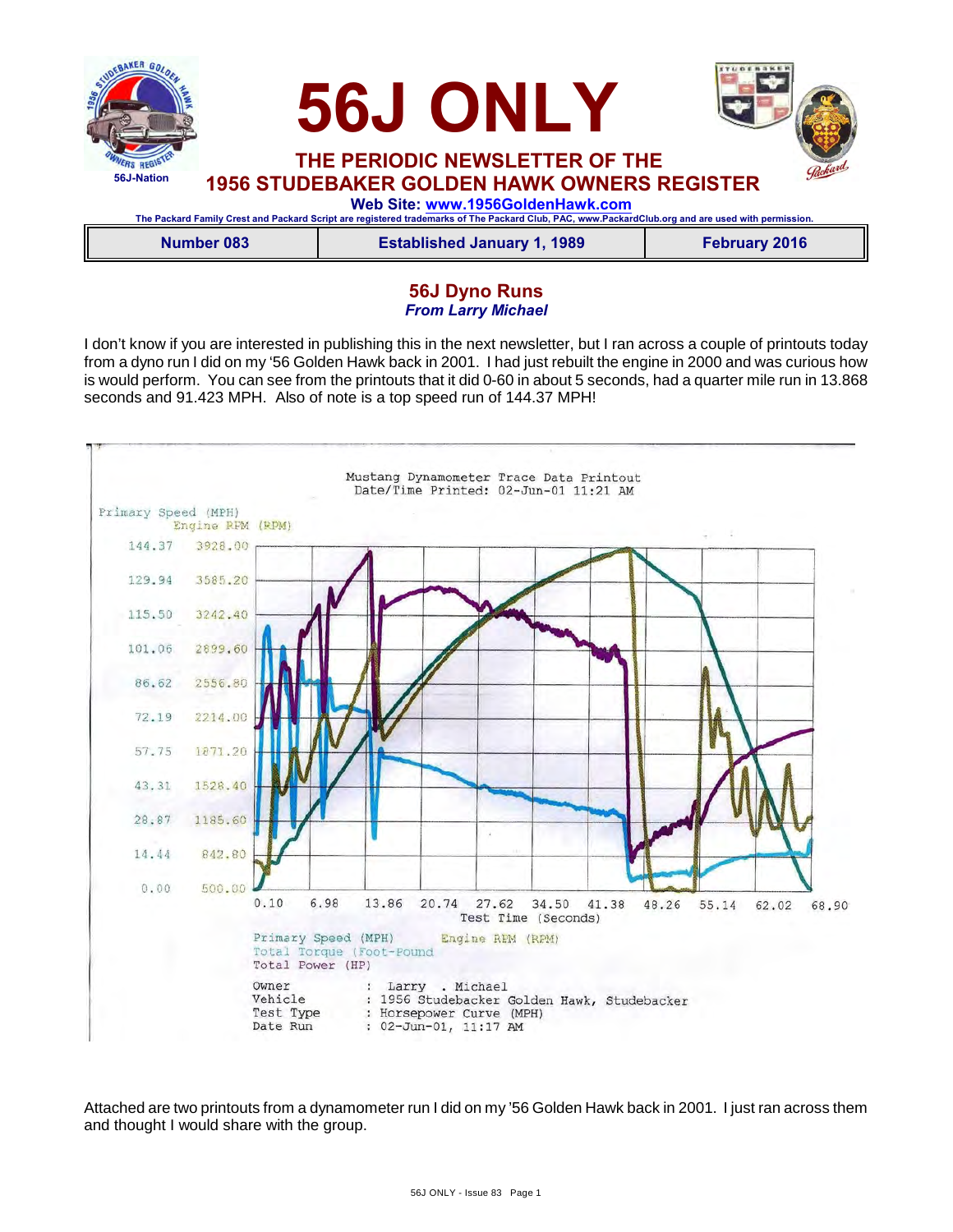As a bit of background, I have owned my '56 Golden Hawk for the past 49 years. I finally rebuilt the 352 in 2000 and outfitted it with the dual 4-bbl carb setup using Carter WCFBs. After a one year break-in period, I had the yearning to do a dyno run so I took it to our local college. They never had a Studebaker on the dyno before (note the spelling of "Studebacker" the tech typed in the dyno sheets). I told them I wanted to do several runs with one of them being a "top end" or "high speed" run. The tech asked me how fast I thought the top end might be and I told him I thought it had the potential of topping 140 mph and he looked at me in disbelief. He said that if I was sure, he would then dial in the scale on the dyno to include a top end in excess of 140 MPH. I later learned that the dyno was not supposed to be used for any run over 120 MPH, but I don't think the tech actually believed the old girl would actually exceed 120 MPH anyway.

As you can see from the charts, the top speed run came in at 144.37 MPH! My speedometer in the dash was right

on the money and was floating between 143-145 MPH just before I shut it down (what a rush!). I hate to say it, but the 352 was spewing a bit of smoke out the tailpipes when I shut it down, but it did not damage the engine any. Also of note was a 0-60 run in about 5 seconds and a quarter mile time of 13.868 seconds and 91.423 MPH.

Hopefully the '56J group will find this of some interest as I don't recall seeing any dyno stats published before.

### **Data Processing** *From Larry Michael*

Mustang Dynamometer Vehicle Test Results Date/Time Printed: 6/2/2001 10:53:52 AM Customer : Michael, Larry, Miles  $: 0.0$ License : Studebacker Weight  $: 3360.0$ VIN HP @ 50 MPH: 13.50 Yr/Mk/Mdl : 1956 Studebacker Golden Hawk Cyl/Disp.  $: 8/352$ Comments Quarter Mile Sprint Test Results Test Run : 6/2/2001 10:52:48 AM Distance Time Speed 100 Yards 5.199 61.129 200 Yards 8.154 76.209 300 Yards 10.654 86.116 400 Yards 12.973 89.978 60 Feet 1.843 31.170 1/4 Mile 13.868 91.423 Comments

I just got time to read the latest newsletter (Oct). I did not realize your background was in "data processing". I too was in data processing, MIS, IS, IT, etc., etc. over the years. I started in the late 1960's with the punched card equipment and then onto IBM 360's etc. Reading your article outlining the storage media history brought a smile to my face along with many memories. We too had huge databases that spanned 20-30 magnetic tape reels. Updates would sometimes run 8-10 hours! In the early days when I worked at a headquarters unit of the Air Force, when the computer would stop or fault, all operations at the data center would stop, a programmer would go to the console and "patch" code in binary to the failed op and we would restart where it failed!! Can't even imagine operating in that environment today.

I feel fortunate to have been in on the ground floor of computers and also to watch it progress over the years. I have stayed up with the technologies fairly well, but it becomes more of a challenge each year.

Sorry to bend your ear on this topic, but your article jogged a lot of memories for me this morning. On another note, I am glad to see that your 56J made it back to PA. Don't know if you remember or not, but I knew the original owner of that car and had purchased some items from him back in the 60's when he added some performance parts to his Hawk. Don't remember all that I bought, but I remember the distributor was one item after he put the dual-point upgraded in.

Hope all is well in Florida..........take care and thanks again for all the work you do for 56J owners.

## **Flash Drive Again**

The story above from Larry was in response to the flash drive project article which appeared in the last issue. To refresh, it was to contain the Restorers Guide video plus all the Studebaker manuals, which are currently contained on two DVDs. Unfortunately, I found a virus in the software that provided access to the video, so I had to abort the effort and do more research.

I had sent a copy of the original drive to Dwain Grindinger. Most of you should know that Dwain is one of the technical advisors who contributes to The Co-operator column in *Turning Wheels*, the award winning magazine for the *Studebaker Drivers Club*. Dwain earlier reported that he found no virus on the flash drive I had sent. After reading the story in the last issue, he wrote again indicating everything was fine.

I decided to try again and downloaded the software and recreated the flash drive. This time I achieved success and can now offer the complete package on one 2 inch long media instead of two DVDs.

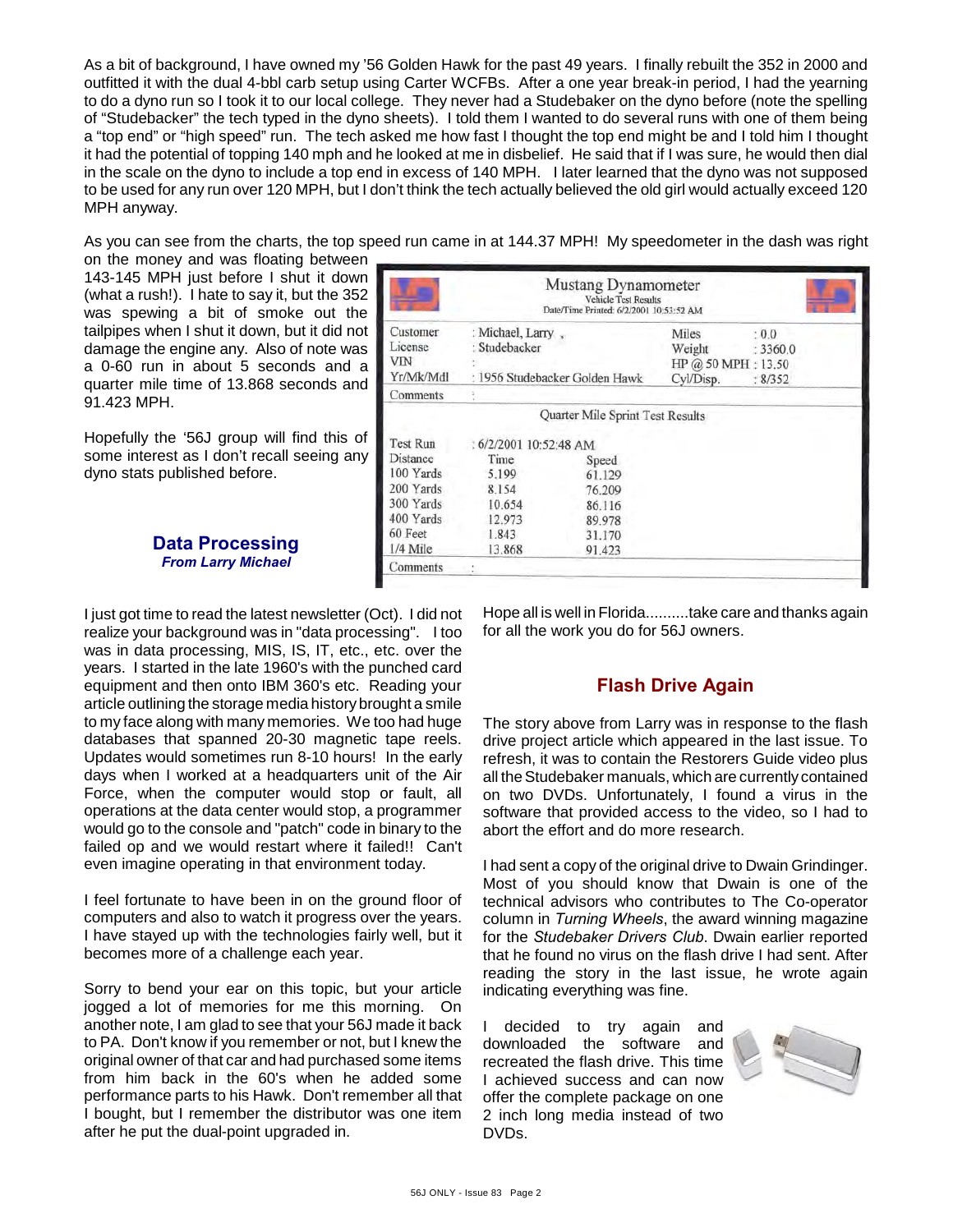### **Ads Subtracted** *Want Ads will no longer appear in 56J Only*

Very early in our existence in 1989, former owner Ron Grim of Conyers GA suggested that I include Want Ads in the newsletter. That seemed like a good idea so I started to include them for free, as they came in.

In 1999, I began working on our web site and added a Want Ads page. This worked out well since I could include color photos of various cars and parts. I could also include additional photos of cars for sale, that simply couldn't be included in the newsletter.

As the Internet has grown, most of the newsletters are now sent by email rather than mail. Of approximately 250 people on the recipient list, about 70 still receive it by mail. This has been a great time and money saver for me as the cost of producing the paper version has sky rocketed in recent years. The last issue cost \$0.14 per page. So the printing cost for the two pages of want ads came to \$19.60.

Through the years, the Want Ads pages have changed *very little*. Once in a while, a new ad for a car will either appear or an old ad will be deleted, but the remaining ads rarely change. I didn't mind this situation, but correspondence with several owners has revealed a pattern.

I'm finding more often that most people don't bother reading the ads anymore because there is rarely anything new. I don't want to charge people for ads as this would only make a lot more work for me. Since I don't charge dues, the result is that I've been paying for everyone's ad for the past 26 years. Spending nearly \$20.00 on those two pages is *no longer cost effective*.

This change only affects the recipients who have elected to receive the newsletter by mail rather than email. You folks can simply find the ads in the last issue, unless you've already used it to line the bottom of the bird cage! The rest of you can view the ads on the web site.

I realize that many of you don't have Internet access, but you can still receive the Want Ads. Send me a long Self Addressed Stamped envelope (SASE) and I will send a copy of the ads from the web site. I will also send the ads when someone new, who doesn't have Email access, registers a car. Instead of printing two pages of ads each time, I will try to list only those ads which came in since the previous issue was printed.

Of course, I will continue to print the *56J Club Items* ads section *which also rarely change*s, since that provides a little operating revenue. I've eliminated some of the CDs and combined them on one CD/DVD. I've also increased the price for the hard copy of both the Parts Catalog and Authenticity Guide due to the higher cost of printing.

## **Electronic Version Of 56J Only** *Email offers the best option*

If you have the ability to receive the newsletter by Email, I hope you will consider accepting it that way in the future. It is in color and the photos are much clearer. It's simply a much better product and is no drain on our finances.



This photo is typical of what happens at least once with each mailing. The post office does a good job of distributing the newsletter, but many times the electronic sorting machine decides to take a bite out of an issue. The result is that, provided my return address is still readable, I get the remains. If I can determine who the recipient was supposed to be, I then invest another \$1.50 and send a replacement.



In this instance, the newsletter was returned with a note attached reading, "Not deliverable as addressed. Unable to forward". I've been sending the newsletter to this address since 2002. Suddenly it's no longer valid. Who knew, and what to do?

Shown on the next page, is what I receive when a person moves but doesn't inform me of the change of address. By placing the words, "Address Service Requested" below my return address, the post office will forward the newsletter and give me the new address. I usually get two or three of these each time I mail an issue, and I pay the postal carrier \$0.59 for each instance. As you can tell, Email is far less complicated.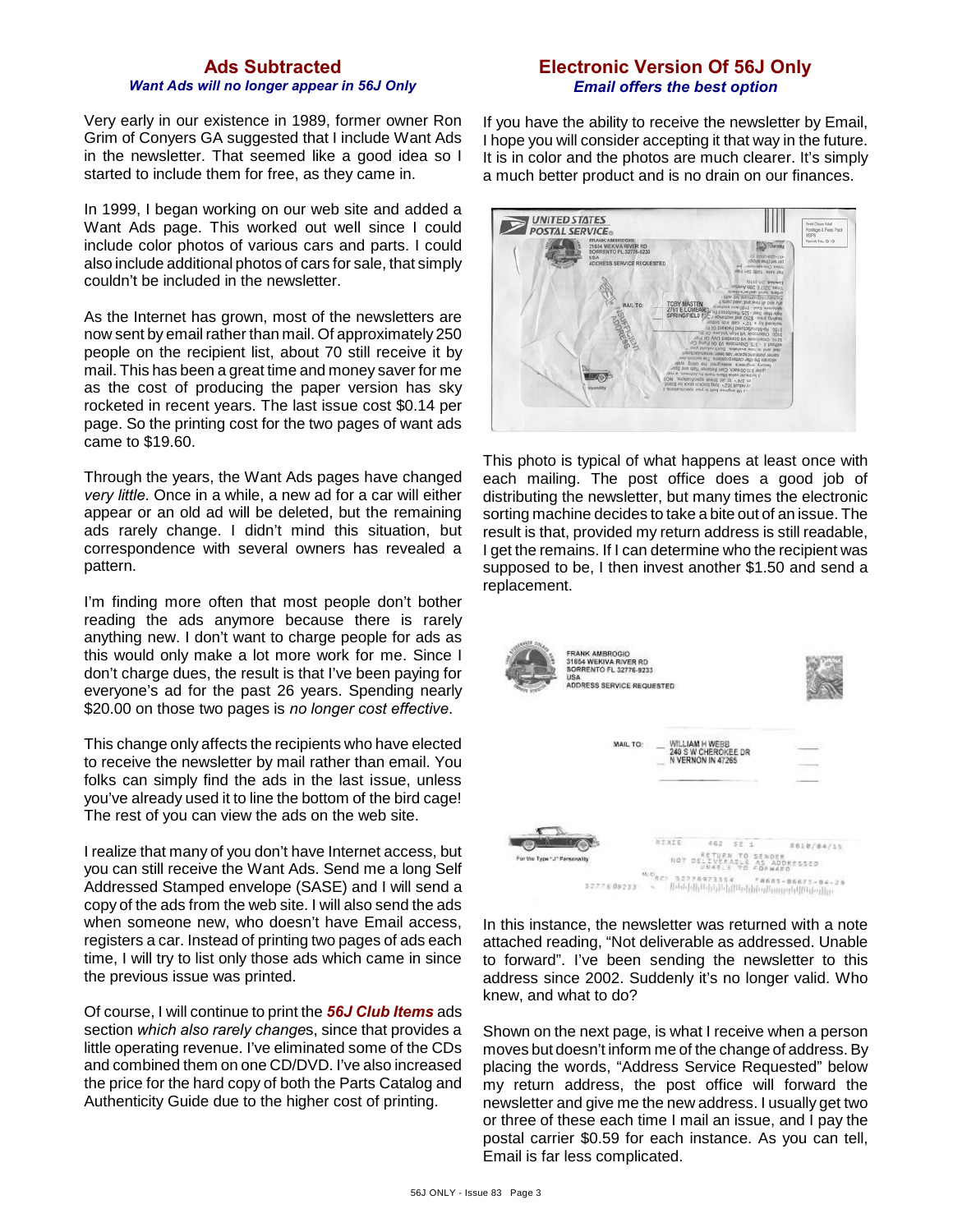

If you can receive the newsletter by Email, but prefer the printed copy, you could always accept the email and print the attachment on your own printer. That way it won't get damaged in transit, and you could print it in color if you have the proper equipment.

**If mail is your preference or only option**, that's the way you'll receive it. Just don't look for those two pages of Want Ads anymore!



### **Walter Hultzsch** September 22, 2015

Hi Frank, a short note, my car is still in work. The engine had to be removed because of massive oil leaking. Now we find the crankshaft has to be done. This will come to a slight engine restoration. It had been done before sometimes, but not in a good manner.



Also the water pump has to be replaced. Other parts of the engine are in good condition.



Do you know which spark plugs do you use?

I hope you are well-Best regards from Munich - Walter

## **Jim Stengl October 13, 2015**

Don't remember if I told you or not but we got the 56J in the shop a couple of months ago to see if she would run.



It hadn't been started for 24 years. After a new set of points and some fresh gas she fired right up and was idling smoothly. I was sure it would need an engine rebuild but it runs really nice. Picture attached.

### **Here We Grow Again**

*If you move, please remember me when you send your change of address information.*

- 639 Phillip Teagarden SN 6031385 Orchard Park NY Prev owner Walter Kunz
- 640 Van Kasper SN 6032500

Sonoma CA Prev owner Jim Pratt

641 Gonzolo Rizo-Patron SN 6030857 Conestoga PA Prev owner Tracy Hosac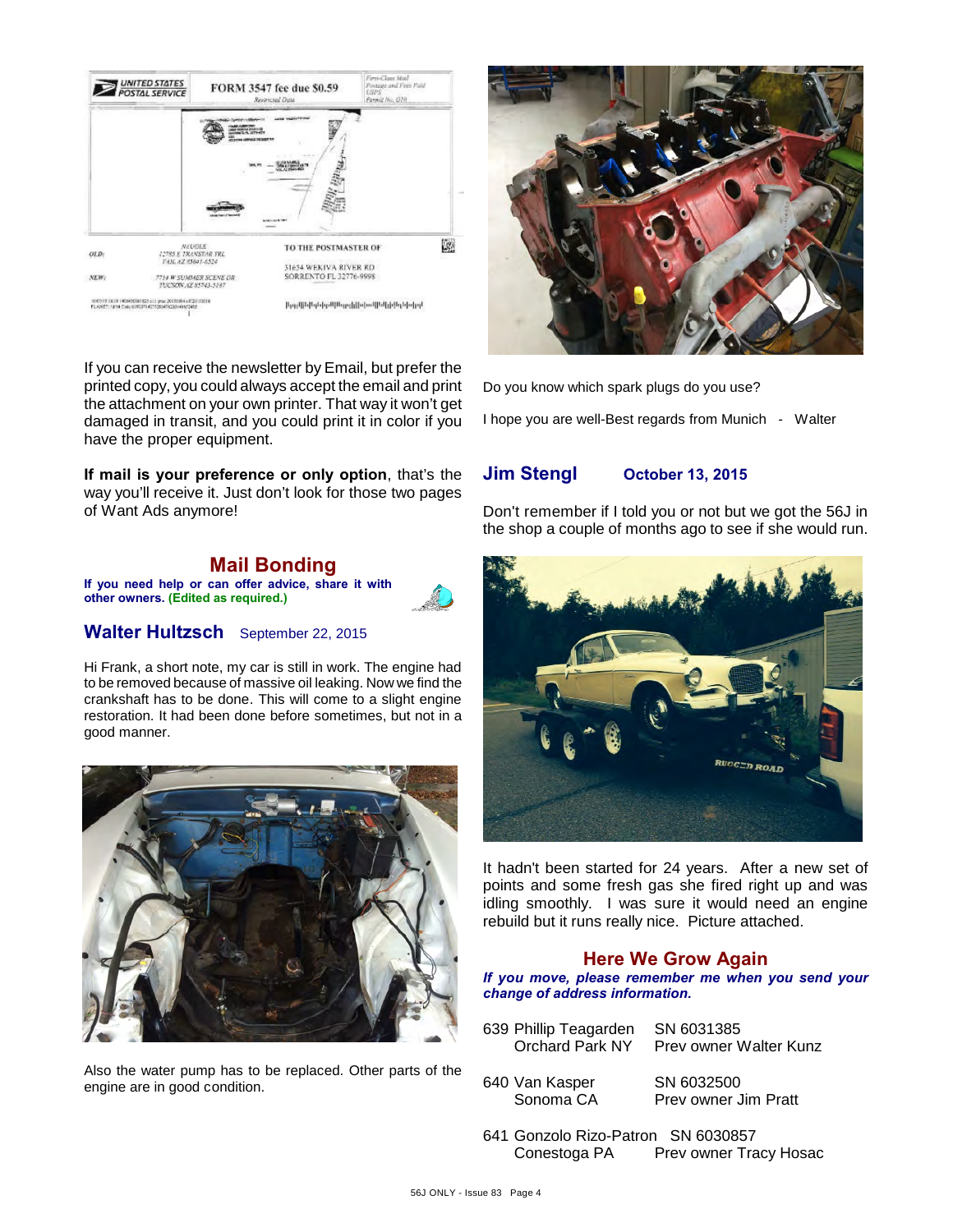| 642 Henry Krewer | SN 6032504                       |
|------------------|----------------------------------|
| Wimauma FL       | <b>Prev Owner Howard Hinshaw</b> |

\* = New SN (Not previously registered or reported) *NOTICE: In lieu of dues, and to help keep my records correct, registration forms are mailed to owners who haven't been heard from for several years. If you receive one, complete and mail it at once or you will be dropped from the mailing list.*

## **How Many Are Left?**

### *1956 Golden Hawks Registered/Reported/Scrapped*

| 237 | <b>Registered Owners</b>                   |  |
|-----|--------------------------------------------|--|
| 298 | <b>Cars Registered By Owners</b>           |  |
| 324 | *Cars Reported But Not Registered by Owner |  |
|     | <b>Total Cars Registered plus Reported</b> |  |
| 622 |                                            |  |
| 41  | Additional Cars Reported as Scrapped       |  |

**Administrative "Assistance"**

**NOTE: Special notes and recurring items.**

°**EMAIL CLUTTER**: **I easily get 100s of messages a day, most of which are useless and interfere with the more important items. Please do not send forwarded mail to me. I just can't read it all. This includes anything not 56J related, especially jokes, E-cards, political and religious messages. Believe me, if you send it, I'll get it from 10 others also. Far too much aggravation for me!!!**

°**56JONLY Message Forum** Started by owner Scott Reid in July, 2002 for owners and fans to exchange information. Click on *56JONLY Message Forum* on our home page. **NOTICE:** *If you want to contact me to include something in the newsletter, you must send it to me directly. You can do so through the 56SGHOR web site. NEVER write me at the Yahoo address. Scan the QR Code with your mobile device.* 

°**56J ONLY, Electronic Version** of the newsletter is in color, and undamaged in transit. If you would like to receive it electronically, *and save me a buck*, let me know and send me your Email address. I will send you a notice when the latest version is posted on the web site. You can read it, download it, and/or print it at your leisure. If you are not able to view it on the web site, let me know and I'll send it as an attachment. Anyone with an Email address on file with me, will automatically receive the newsletter electronically. **Let me know if you prefer to receive it by mail**. The mangling, ripping, and stains are free.

# *Want Ads*

Due to the dramatic increase in printing costs, Want ads are no longer printed in the newsletter. Want Ads are posted on our web site at:

[www.1956GoldenHawk.com](http://www.1956GoldenHawk.com) (Click on Want Ads)

[www.StudebakerVendors.com](http://www.StudebakerVendors.com) With links to over 150 vendors doing business on-line. If you don't know how to access the Internet send a long (SASE) or *ask one of your grand kids for help!*

**New Ads Since the last issue:** None.

# **56J Club Items**

*All Proceeds Help Maintain the Register Some Items are free to view or download on our web site or can also be ordered on-line*

**Complete Package Flash Drive**. 1956 GH Restorers Guide Video plus 1956 GH Parts Catalog, 1956 GH Authenticity Guide, 1956 Owners Manual, 1956 Accessories Catalog, Borg Warner Overdrive Manual, 1955-58 Chassis Parts Manual, 1953-58 Body Parts



**\$25.00**

Manual, 1956-57 Shop Manual, 1958 Shop Manual Supplement, *56J Only* Newsletter back issues, 1956 GH Production Orders.

#### **1956 Studebaker Passenger Car Manuals on Disc.**

1956 GH Parts Catalog, 1956 GH Authenticity Guide, 1956 Owners Manual, 1956 Accessories Catalog, Overdrive Manual, 1955-58 Chassis Parts Manual, 1953-58 Body Parts Manual, 1956-57 Shop Manual, 1958 Shop Manual Supplement, *56J Only* Newsletter



back issues, 1956 GH Production Orders. *(Same as the Flash Drive but without the Restorers Guide Video.)*

**1956 Golden Hawk Restorers Guide on DVD** Contains a video version of the Authenticity Guide with many new items discussed. *(Included on the Flash Drive)* **\$20.00**

**1956 Studebaker Golden Hawk Parts Catalog.** 320 pages. Includes specifications, part numbers, illustrations, indexes, utility items, and accessory codes, and a list of service bulletins (add \$25.00 foreign S/H).



\$20.00

**1956 Studebaker Golden Hawk Authenticity Guide.** Documents most of the quirks with 30 color photos and all decals shown. Divided into sections covering the engine, exterior, interior, trunk, paint and accessories (add \$16.00 foreign S/H)



#### **Decals-Tags-**

| Oil Filler Cap, blue/buff                      | \$3.00 |
|------------------------------------------------|--------|
| Oil Bath, yellow/black                         | \$4.00 |
| <b>Seat Belt, red/black/white (need 2) ea.</b> | \$3.00 |
| <b>Generator Field Terminal Tag. red</b>       | \$1.50 |
| Tachometer Sending Unit Tag, red               | \$3.00 |

#### *Make Checks Payable to Frank Ambrogio.*

**Owners Roster** send Email or SASE (Registered owners only)



*Scan the QR Code with your mobile device to go to our web site.*

Also check out our sister site at: